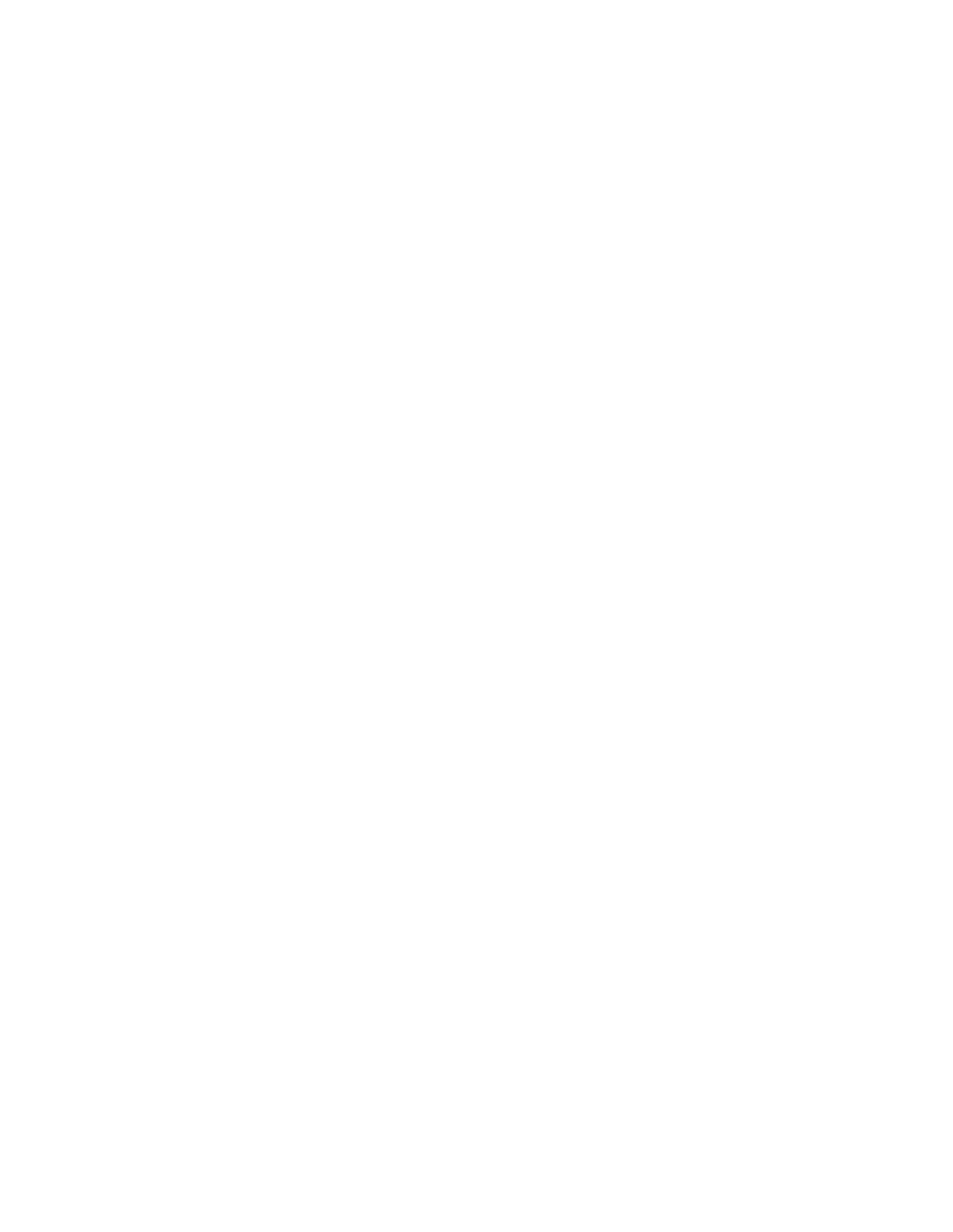

# Level Playing Field Institute **The Tilted Playing Field: Hidden Bias in Information Technology Workplaces September 2011**

543 Howard St, 5th Floor, San Francisco, CA 94105 www.lpfi.org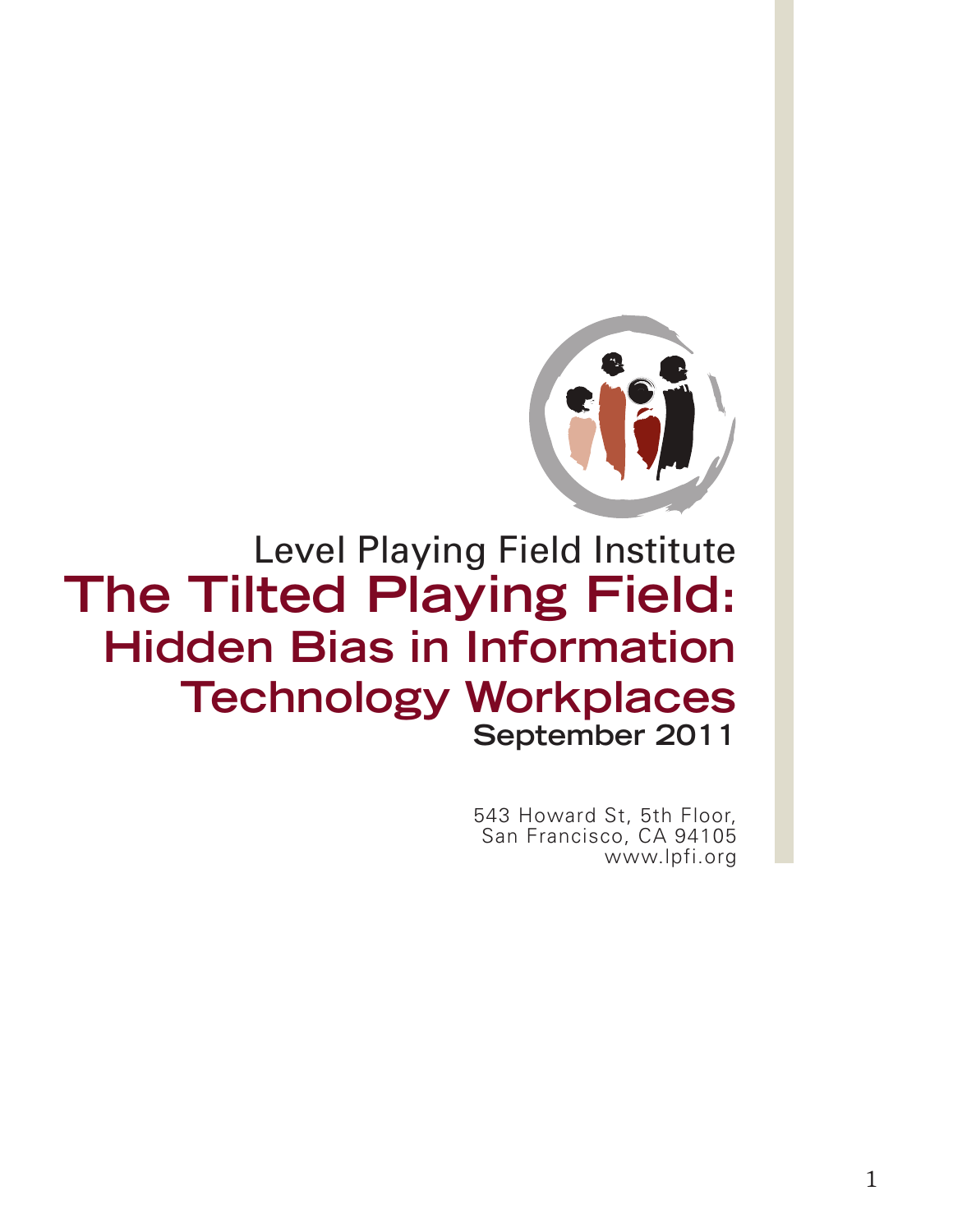# Executive Summary

The vast underrepresentation of women and people<br>of color in IT is most often attributed to racial and<br>gender disparities within the science, technology,<br>engineering, and mathematics (STEM) educational of color in IT is most often attributed to racial and gender disparities within the science, technology, engineering, and mathematics (STEM) educational pipeline, despite research documenting hidden biases within workplaces that produce unequal outcomes by race and gender. While disparities in the STEM pipeline must be addressed, the multifaceted problem of underrepresentation within the IT sector will not be solved without also examining how company practices and culture impact the recruitment, hiring, workplace experiences, and retention of women and people of color.

To examine the underrepresentation of women and people of color in IT through a hidden bias framework, the Level Playing Field Institute (LPFI) conducted *The Tilted Playing Field: An Examination of Hidden Bias in Information Technology Workplaces* study. LPFI collected anonymous survey data from 645 engineers and managers at both large IT companies and small startups across the country.

 Several important findings emerged from this study:

#### **IT workplace experiences vary significantly by race, gender, and company size.**

- • Women and underrepresented people of color encounter negative workplace experiences (e.g., difficulty balancing work/family, exclusionary cliques) at rates significantly higher than their male and white counterparts.
- • Women in large companies reported the highest rates of negative experiences of any group, even compared to women at startups. For example, 65% of women in large companies encountered exclusionary cliques, versus 26% of women in startups.
- • Differences in workplace experiences between men and women were also present within startups with women encountering higher rates of bullying, difficulty balancing work and family, and homophobic jokes.

#### **Negative workplace experiences lead to increased turnover in IT roles – a major cost to companies.**

- Men in startups had the highest rates of job satisfaction of all groups (78%).
- • Underrepresented people of color were least satisfied with their job, least satisfied with skill development opportunities, and most likely to leave the company in the upcoming year.
- Respondents who reported a higher number of negative

workplace experiences were more likely to report wanting to leave their company within the next year, a significant cost to employers and a significant loss of talent for the sector.

#### **Diversity is not a priority for gatekeepers.**

- • Women and underrepresented people of color were far more likely to believe in the importance of diverse representation on teams and to support company hiring practices to achieve diversity, than their white and male counterparts.
- • Underrepresented people of color were nearly twice as likely as whites to be in favor of a company-wide practice to increase diversity (80% compared to 46%).
- • 82% of men in startups believed their companies spent the "right amount of time" addressing diversity, while almost 40% of women believed not enough time was devoted.

The findings bring to light the substantial differences in workplace experiences based on race and gender that occur across large company and startup work environments and document the significant impact that negative workplace experiences have on job satisfaction and turnover. In order to effectively address the underrepresentation of women and people of color, there must be a deliberate effort to simultaneously address the STEM education pipeline in K-16 and to address the dynamics of IT workplaces that well-prepared candidates from diverse backgrounds will one day enter. Based on our findings, several recommendations to further address issues of underrepresentation and hidden bias include:

- **1 Collaborate in meaningful ways with nonprofits, educational organizations, and corporations to develop a homegrown pool of diverse talent.**
- **2 Address hidden biases and barriers within workplaces that disadvantage underrepresented groups.**
- **3 Conduct research to both uncover hidden biases within the sector and examine efforts taken by companies to increase diversity.**
- **4 Get the word out within your company, networks, and communities.**

To receive more information about *The Tilted Playing Field: An Examination of Hidden Bias in Information Technology Workplaces* study, the Level Playing Field Institute, or to receive a copy of the report, please call (415) 946-3030 or email *info@lpfi.org*.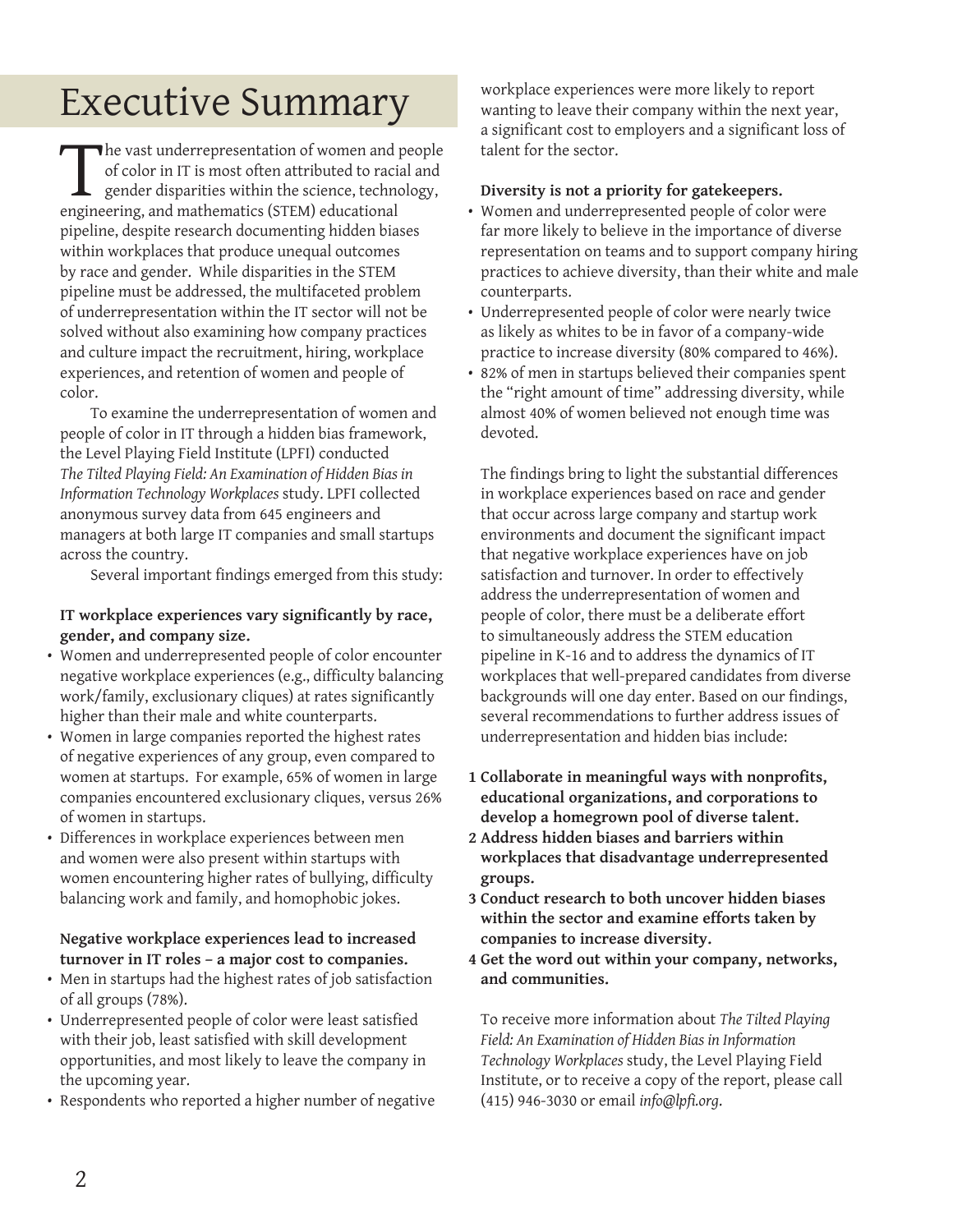# Introduction

Sience, Technology, Engineering, and<br>
SIEM, and particularly Information<br>
Communication Technology (ICT) are<br>
important sectors that significantly impact cience, Technology, Engineering, and Mathematics (STEM), and particularly Information and Communication Technology (ICT) are critically our nation's economic development and global competitiveness.1 When examining current and future economic indicators, information technology and telecommunications companies are among the top revenue-grossing companies in the United States,<sup>2</sup> and computer/technology related occupations are projected to be among the fastest-growing and highest-paying occupations over the next 10 years.<sup>3</sup> Yet, women and people of color are vastly underrepresented within the information technology industry, and are far less likely to major in computer science, engineering, and related disciplines at the undergraduate and graduate level.<sup>4</sup> Women make up just 20% of all computer software engineers and computer programmers nationwide,<sup>5</sup> and African-Americans (7%) and Latinos (5%) make up an even smaller portion of the industry.6 While the lack of women and underrepresented people of color within the sector is pervasive, there is also a simultaneous talent shortage and lack of highly qualified professionals to fill open positions, threatening to affect the growth and productivity of companies and pushing them to look outside of the United States for qualified workers to fill positions.7

Discussions about the lack of women and underrepresented people of color<sup>s</sup> within the information technology sector and the tech talent shortage have increased substantially in the last decade.9 This underrepresentation has most commonly been attributed to racial and gender disparities within the K-16 STEM educational pipeline (e.g., coursetaking patterns, intended majors, test scores, graduation rates) which ultimately result in a small percentage of qualified women and people of color entering into the sector. As a result, the primary focus has been on improving K-16 STEM pipelines, with government, corporate, and philanthropic funding dedicated to these efforts.<sup>10</sup> Yet there has been less focus, attention, and efforts

directed at the IT sector itself to determine whether additional factors unique to the daily operations of these workplaces contribute to the underrepresentation of people of color and women recruited, hired, and retained within the sector.

While gender and racial disparities within the K-16 pipeline are a major issue, the practices, policies, and culture within the sector must not be overlooked, and the underrepresentation in STEM will not be solved without the analyses of subtle or hidden biases in the workplace.

Hidden bias is conceptualized as a mechanism by which unequal outcomes and opportunities by race and gender occur, through both unconscious and implicit biases at the individual level and biases in the form of practices and policies that appear impartial but produce unequal outcomes. A hidden bias framework provides a structure for analyzing how unconscious biases at the individual level and in the form of practices and policies at the organizational level can: **(a)** unintentionally or unconsciously contribute to inequitable and biased work environments, and **(b)** negatively affect opportunities and outcomes for groups underrepresented within the IT industry.<sup>11</sup>

A large body of research has demonstrated that hidden biases (or more overt biases) may impact the opportunities and experiences of individuals from underrepresented groups within workplaces. Experimental research on organizational processes has demonstrated subtle yet significant biases against applicants with ethnic-sounding names,<sup>12</sup> accents,<sup>13</sup> and affiliation with LGBT organizations,<sup>14</sup> where these individuals were perceived as less qualified during interviews and were less likely to receive "call-backs" from resumes than their non-negatively stigmatized peers. Despite organizational processes that appear to be impartial (e.g., merit pay), research demonstrates that biases exist in the performance rewards process where women and people of color receive lower pay for the same level of performance in comparison to white males.15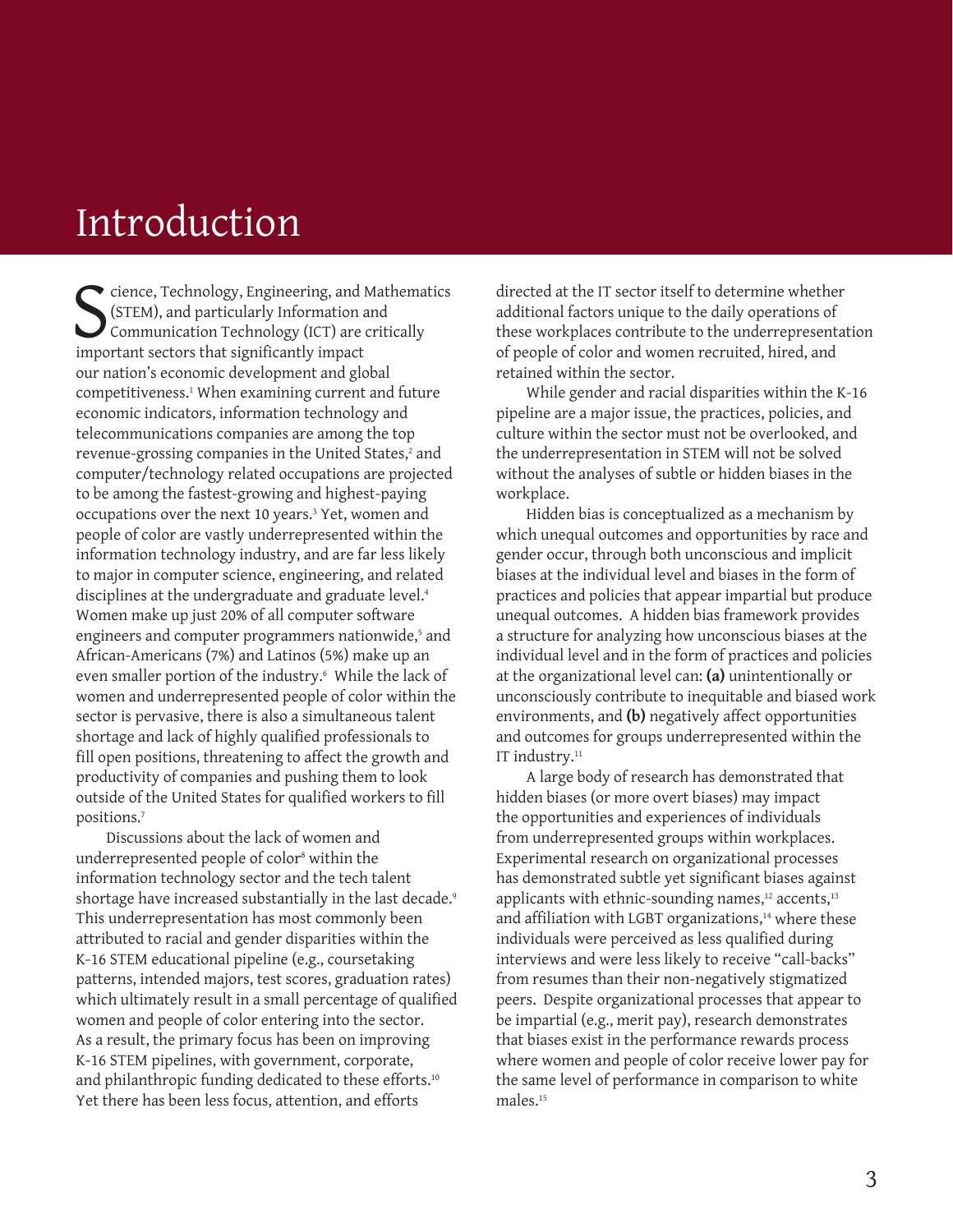When examining the impact that conscious and unconscious biases have on individuals, a key concept is that of "stereotype threat;" the stereotype threat framework describes the process by which the performance of members of negatively stigmatized groups is significantly diminished, due to fear of confirming negative stereotypes about their group. Thus in workplaces where women and people of color are vastly underrepresented, stereotype threat can negatively affect performance outcomes, and result in lower levels of performance than one has previously demonstrated, or is capable of demonstrating.16 Additionally, perceptions of bias, unfairness, and the lack of company commitment to diversity and inclusion, as experienced by employees, can lead to disengagement, lowered job satisfaction, and increased turnover that can prove costly to companies. In a 2007 study, the Level Playing Field Institute (LPFI) examined employee workplace experiences and employee turnover, and found that subtle, negative workplace experiences, especially on a cumulative basis, cost companies an estimated \$64 billion per year in expenses related to employee turnover.<sup>17</sup>

Taken together, this research suggests that the problem of underrepresentation of women and people of color in STEM fields is complex and multifaceted efforts must be implemented to remedy this problem. In addition to addressing underrepresentation through improving STEM educational pipelines, attention must also be paid to organizational dynamics at every level, from recruitment and hiring, to company culture, promotion/advancement, and retention. As companies strive to recruit and retain top talent and increase diversity, understanding employee perceptions of company culture and workplace dynamics is critical.

### Overview of Study

Using the framework of hidden bias to examine the experiences of individuals within the IT sector and expand understanding about the lack of underrepresented people of color and women within the information technology industry, this study utilized a sample of IT engineers and managers to address the following research questions:

**1** What beliefs are held by engineers and managers within the IT sector about the importance of workplace diversity, and the efforts made by their companies to

address issues of diversity? Do these beliefs vary by demographic variables (e.g., race/ethnicity, gender, position, company type)?

- **2** How do IT employees experience their workplace environment and company culture? Do workplace experiences vary by demographic variables (e.g., race/ ethnicity, gender, position, company type)?
- **3** What are the relationships between race and gender, workplace experiences, and job satisfaction?

### Methods

This study included two methods of data collection to examine experiences of IT employees: **(1)** on-site data collection, where companies agreed to participate in the study and allowed their employees to voluntarily participate in the study, and **(2)** online data collection, where individual employees participated in the study independent of company participation. Approximately 100 large tech companies and small start-up companies primarily in the San Francisco Bay Area were contacted and invited to participate in the on-site portion of the study. A total of 9 companies signed on to participate in the on-site data collection.<sup>18</sup> Data was collected from volunteer participants within these companies using an anonymous web-based survey, both on-site and online (for companies with employees nationwide). To gain a larger and more diverse pool of respondents, survey links were then sent out to a wide range of tech forums, organizations, and individuals within the technology industry to recruit engineers and managers to participate in the online portion of data collection, where individuals responded to survey questions utilizing an anonymous online survey tool. Data collection for the study took place from November 2010 to February 2011.

Each study participant viewed three "machinima" (machine animation using avatars) video clips depicting workplace interactions between avatars in hiring, performance review, and bonus review scenarios.<sup>19</sup> The participants then completed a survey consisting of roughly 100 items assessing: (a) Beliefs about workplace diversity and company diversity practices, (b) Workplace environment and company culture, (c) Overall job satisfaction and likelihood to leave the current company. The two scales used in the survey were: (1) Negative Work Experiences Scale ( $\alpha$ =.72) consisting of seven items, and (2) Job Satisfaction Scale  $(\alpha=0.88)$  consisting of five items.<sup>20</sup> After conducting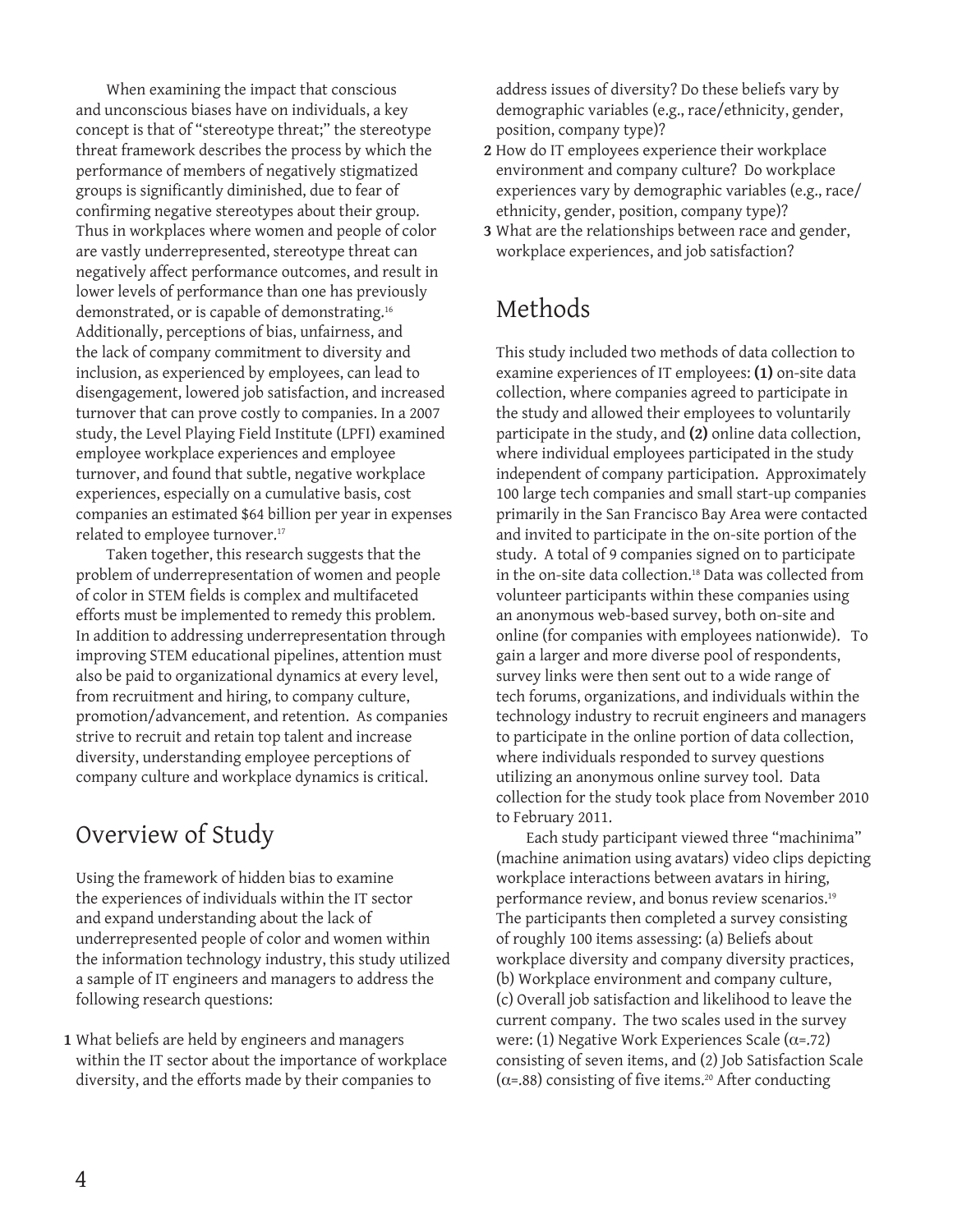# Sample Demographics

# Total: n=645





# **Race/Ethnicity**

| African American 29    |              | 5%  |
|------------------------|--------------|-----|
| Asian                  | 66           | 10% |
| Indian/S. Asian        | 56           | 9%  |
| White                  | 425          | 67% |
| Latino                 | 17           | 3%  |
| <b>Native American</b> | $\mathbf{1}$ | 0%  |
| Other                  | 9            | 1%  |
| Multiracial            | 36           | 6%  |
|                        |              |     |



## Citizenship Status

| U.S. Citizen             | 448 70% |  |
|--------------------------|---------|--|
| Non-U.S. Citizen 190 30% |         |  |



## Age

| < 25      |
|-----------|
| $26 - 30$ |
| $31 - 35$ |
| $36 - 40$ |
| $41 - 50$ |
| > 51      |





# Current Position

| Engineer | 316 | 50% |
|----------|-----|-----|
| Manager  | 191 | 30% |
| Other    | 123 | 20% |



## Company Size





### **Notes**

Where number totals in demographic subcategories do not equal n=645, respondents declined to state. Percentages are rounded.

5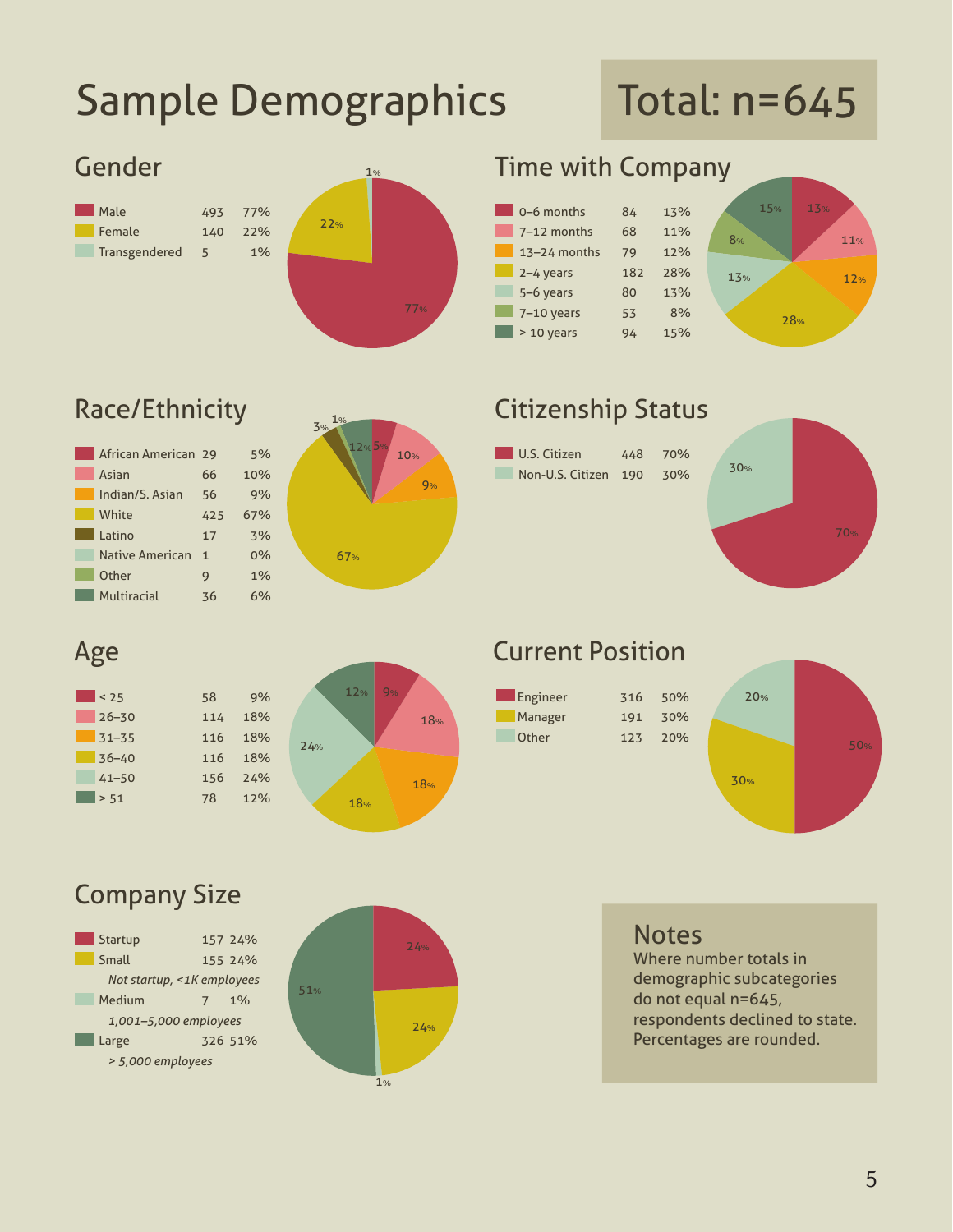a rigorous data cleaning process, and eliminating potentially fraudulent responses, the resulting dataset consisted of 645 current IT employees participating in this study examining bias, fairness, and diversity within the information technology sector.<sup>21</sup>

### Sample Demographics

The sample (n=645) was predominantly male (77%) and white (67%), with smaller representation from a range of other racial/ethnic groups, including Asian (10%), Indian (9%), Multiracial (6%), African-American (5%), and Latino (3%). Thirty percent of the sample were non-United States citizens. Engineers comprised 50 percent of the sample, followed by engineering managers (30%), and another 20 percent of respondents classified themselves as neither engineers nor managers, but held similarly relevant positions within IT companies (e.g., Developer, CTO, VP of Engineering). Approximately half of the participants in this study were employed at large companies (>5,000 employees), 25 percent were employed in small companies (<1,000 employees; not identified as a startup), and the remaining 25 percent were employed in startup companies. Respondents were fairly diverse in terms of age and length of time at their current job.

# Perceptions and Beliefs about Workplace Diversity

iven the vast shortage of women and underrepresented people of color within the information technology workforce and the subsequent current demographic landscape of most IT companies, this study first sought to explore



### Figure 3

Perceptions of Diversity in the Workplace by Race/Ethnicity, Gender, and Position *Percentage of respondents who agreed with the statements below 100%*



Note: *Statistically significant differences in responses between demographic groups (e.g., between men and women) are indicated within the graph with an asterisk (\*) and a bolded figure.*

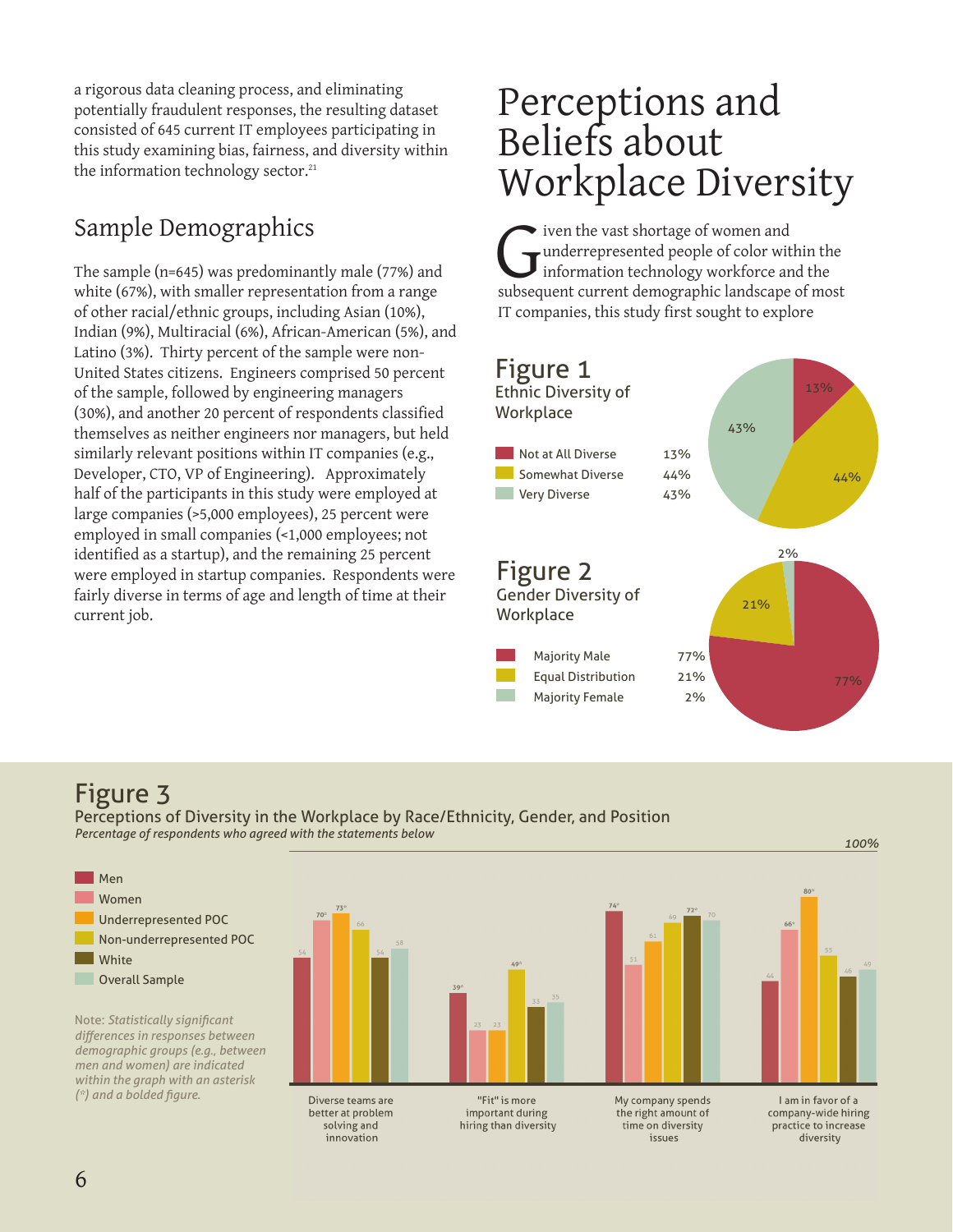respondent's perceptions about the importance of diversity, and beliefs about company demographics and practices to promote diversity.

### Beliefs About the Value and Importance of Diversity

Despite the fact that the vast majority of the sample indicated that their work environments were predominantly male (77%) and that less than half (43%) described their work environment as "very diverse" with respect to race/ethnicity (figures 1 and 2), participants held very different views about the value of diversity and whether their companies should be working to achieve a more diverse work environment (Figure 3).

- • Women and underrepresented people of color were significantly more likely to believe in the value of diverse teams for problem solving and innovation than were men and white respondents (70% and 73% compared to 54%).
- • Only 23% of both women and underrepresented people of color believed that "fit" was a more important criterion than diversity in hiring; they were the least likely overall to ascribe to this belief, and most likely to believe diversity was more important.
- Underrepresented people of color were nearly twice as likely as whites to be in favor of a company-wide practice to increase diversity within their company (80% compared to 46%).

### Beliefs About Company Diversity Practices

Respondents also had different levels of satisfaction with their company's commitment to diversity (in the amount of time spent addressing diversity issues in general, and in hiring practices; Figure 3 and 4).

- Male and white respondents were significantly more likely to believe that their company currently spends the right amount of time addressing issues of diversity (74% and 72%), while women (51%) and underrepresented people of color (61%) were the least likely agree with this statement.
- • Fifty-one percent of underrepresented people of color were dissatisfied with the amount of weight given to increasing diversity during the hiring process, compared to 21% of whites. Similarly, 47% of women across the sample (compared to 17% of men) believed their company hiring practices did not give enough weight to increasing diversity in hiring, and they believed that other factors were weighed too heavily (e.g., connection to current employee, school applicant graduated from).
- The vast majority of men in startups believed their companies spent an adequate amount of time addressing diversity (82%). Almost 40% of women, however, believed not enough time was devoted to addressing company diversity. Additionally, women in startups were much more likely to endorse companywide practices to increase diversity than their male counterparts in startups (65% versus 41%).

### Figure 4

Startup Men

Perceptions of Diversity in the Workplace by Gender and Company Size *Percentage of respondents who agreed with the statements below 100%*

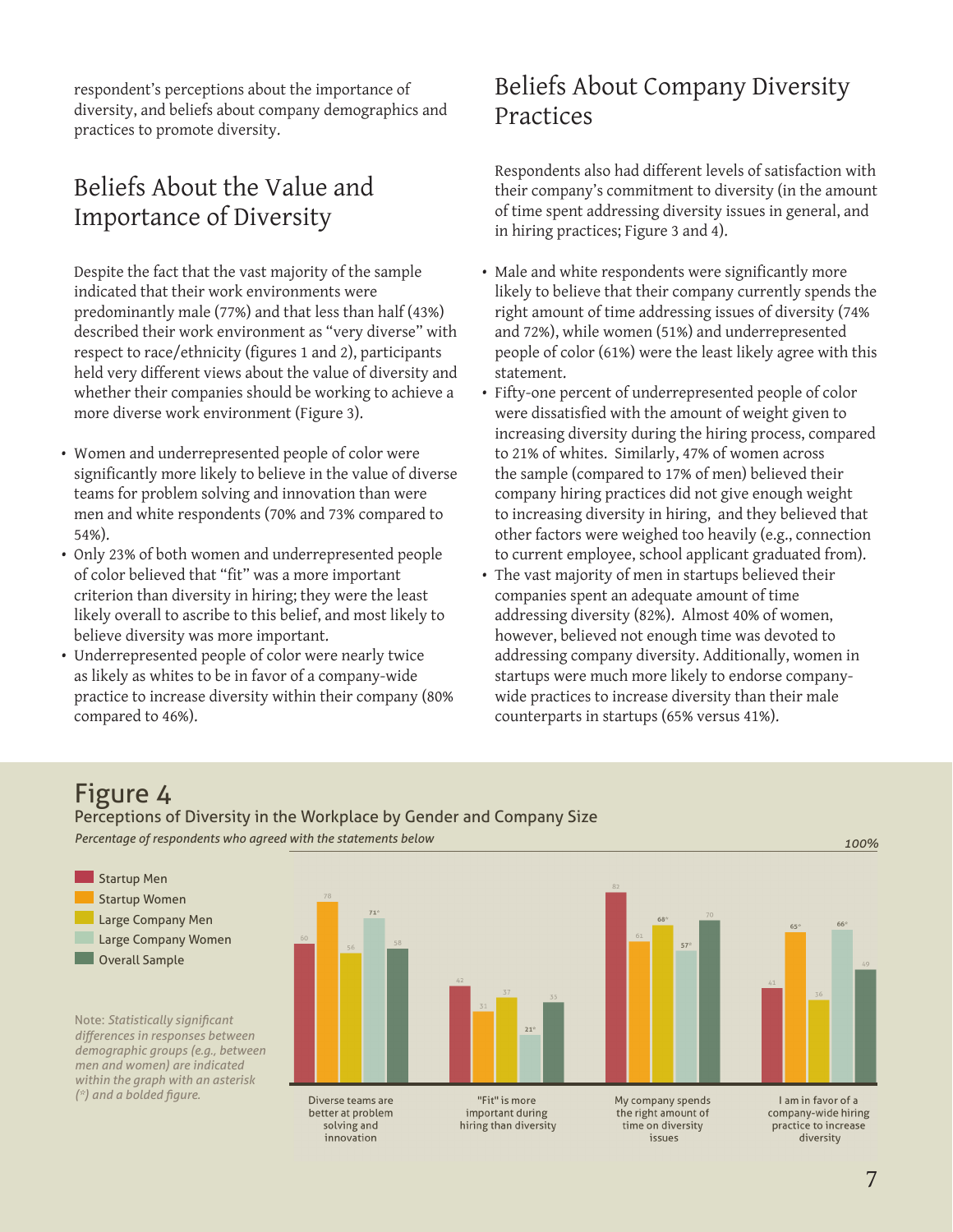### Figure 5

Workplace Experiences by Race/Ethnicity and Gender *Percentage of respondents who agreed with the statements below*

Men Women Underrepresented POC Non-underrepresented POC White Overall Sample Note: *Statistically significant differences in responses between demographic groups (e.g., between men and women) are indicated within the graph with an asterisk (\*) and a bolded figure.*Being Difficulty **Being bullied** Exclusionary Unwanted Unwanted Unwanted mistaken for racial, ethnic, homophobic cliques sexual balancing or another teasing, juggling religious, or jokes, individual of jokes, or work and cultural jokes remarks, or

questions

personal

obligations

the same

race/gender

# Workplace Environment and Company Culture

This study also sought to provide a glimpse into<br>the overall company culture and workplace<br>experiences of individuals within the informative<br>technology industry, by examining the extent to which the overall company culture and workplace experiences of individuals within the information technology industry, by examining the extent to which respondents encountered a set of negative workplace experiences within the past year of employment at their current company (Figures 5 and 6). Of specific interest were the experiences of individuals from gender and racial/ethnic groups which are underrepresented in the sector and within their workplaces to examine the relationship between race, gender, and negative workplace experiences.

# Examining Workplace Experiences

To examine the incidence rate of negative workplace experiences, participant responses were totaled for each of 7 items, and frequencies for each item were disaggregated by race and gender. Across the work environment, women were more likely than men to report negative workplace incidents, and women

experienced/observed exclusionary cliques, unwanted sexual teasing, being bullied, and homophobic jokes at rates significantly higher than men. Specifically, women working in large company settings had the highest rates of negative experiences in the workplace.

*100%*

questions

- Exclusionary cliques were most often experienced/ observed by women and underrepresented people of color, and were experienced at rates significantly higher than their male and white counterparts (p<.05).
- 65% of women in large company settings encountered exclusionary cliques, compared to just 26% of women in startups.
- 77% of women reported experiencing difficulty balancing work and family obligations, compared to 68% of men (this disparity is larger between men and women in large companies), suggesting that the majority of respondents face difficulty balancing work and family but this difficulty is greater for women.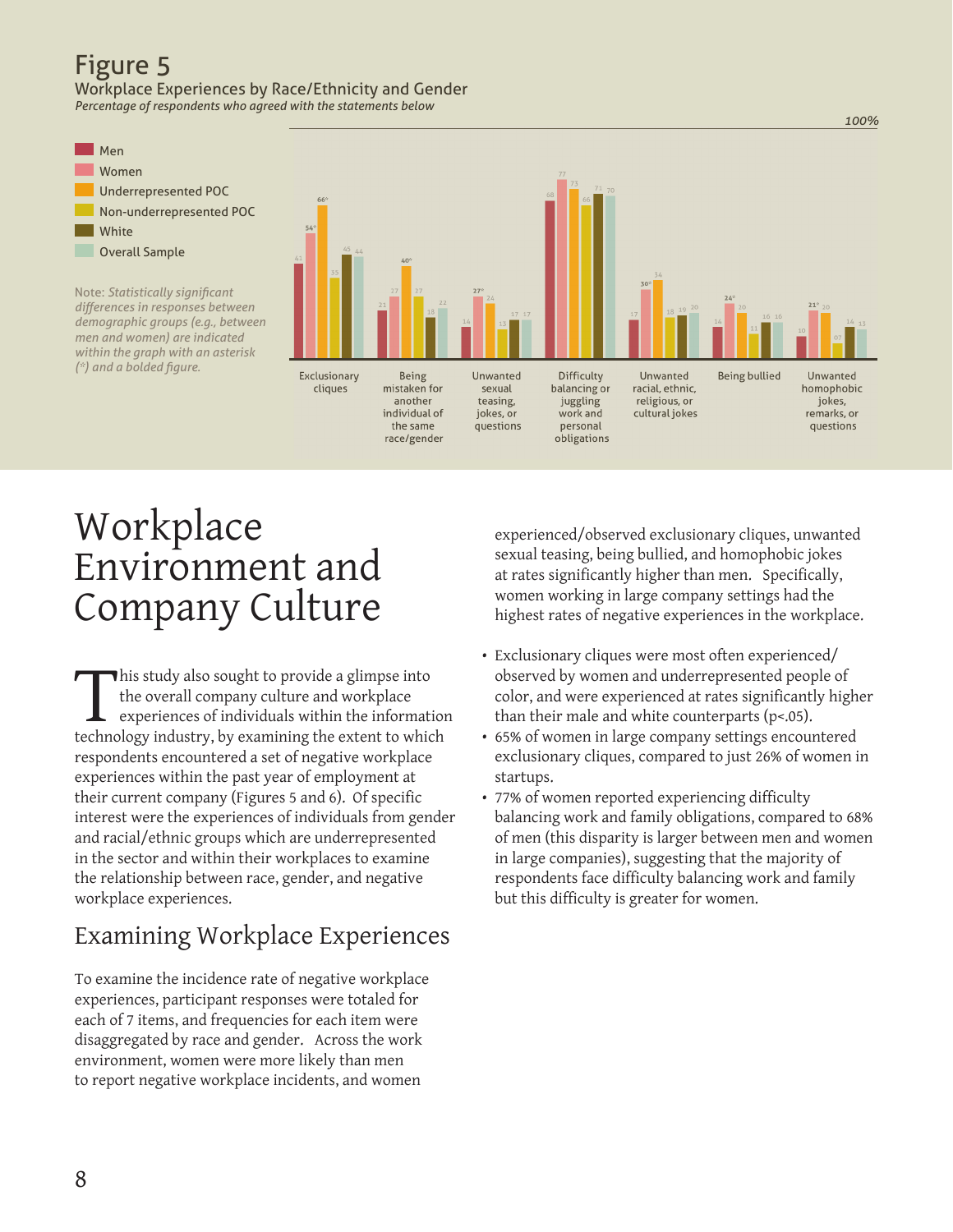#### Figure 6 Workplace Experiences by Gender and Company Size

*Percentage of respondents who agreed with the statements below*



Underrepresented people of color were also much more likely than both non-underrepresented people of color and whites to encounter negative experiences within the work environment. Underrepresented people of color reported the highest rates of exclusionary cliques (66%), being mistaken for other individuals of the same race or gender (40%), and unwanted racial/ethnic/religious/ cultural jokes (34%).

• Underrepresented people of color reported encountering unwanted racial/ethnic/religious/cultural jokes at a rate almost twice as high as non-underrepresented people of color and whites (34% compared to 18%, and 19%, respectively).

### Exploring the Relationship Between Race, Gender, and Negative Workplace Experiences

To further explore the relationship between encountering negative workplace incidents and the race and gender of employees, the seven items assessing negative workplace experiences were summed together to form a Negative Work Experiences Scale ( $\alpha$ =.72) and bivariate correlations were conducted.

- Being a woman was associated with more negative workplace experiences (r=0.17, p<.01)
- • Being an underrepresented person of color was also associated with more negative workplace experiences  $(r=0.12, p<.01)$ .
- • Conversely, being white, a male, or a nonunderrepresented person of color was associated with fewer negative workplace experiences (Appendix 1).

A regression analysis was then conducted to determine whether race and gender were significantly associated with negative workplace experiences, while controlling for other demographic variables.

- Female status and underrepresented racial/ethnic status were both significant predictors of negative workplace experiences suggesting that negative workplace experiences increase with membership in both demographic groups (F(1,555)=15.4, p<.00, and  $F(1,555)=7.47$ , p<.01; B=.68, SE=.18, p<.01 and B=.73, SE=.29, p<.05; Appendix 2).
- Female status and underrepresented racial/ethnic status predicted negative workplace experiences, even when controlling for age, position, and startup vs. non-startup environments (R2=.057, p<.00, ΔR2 = .053; Appendix 3).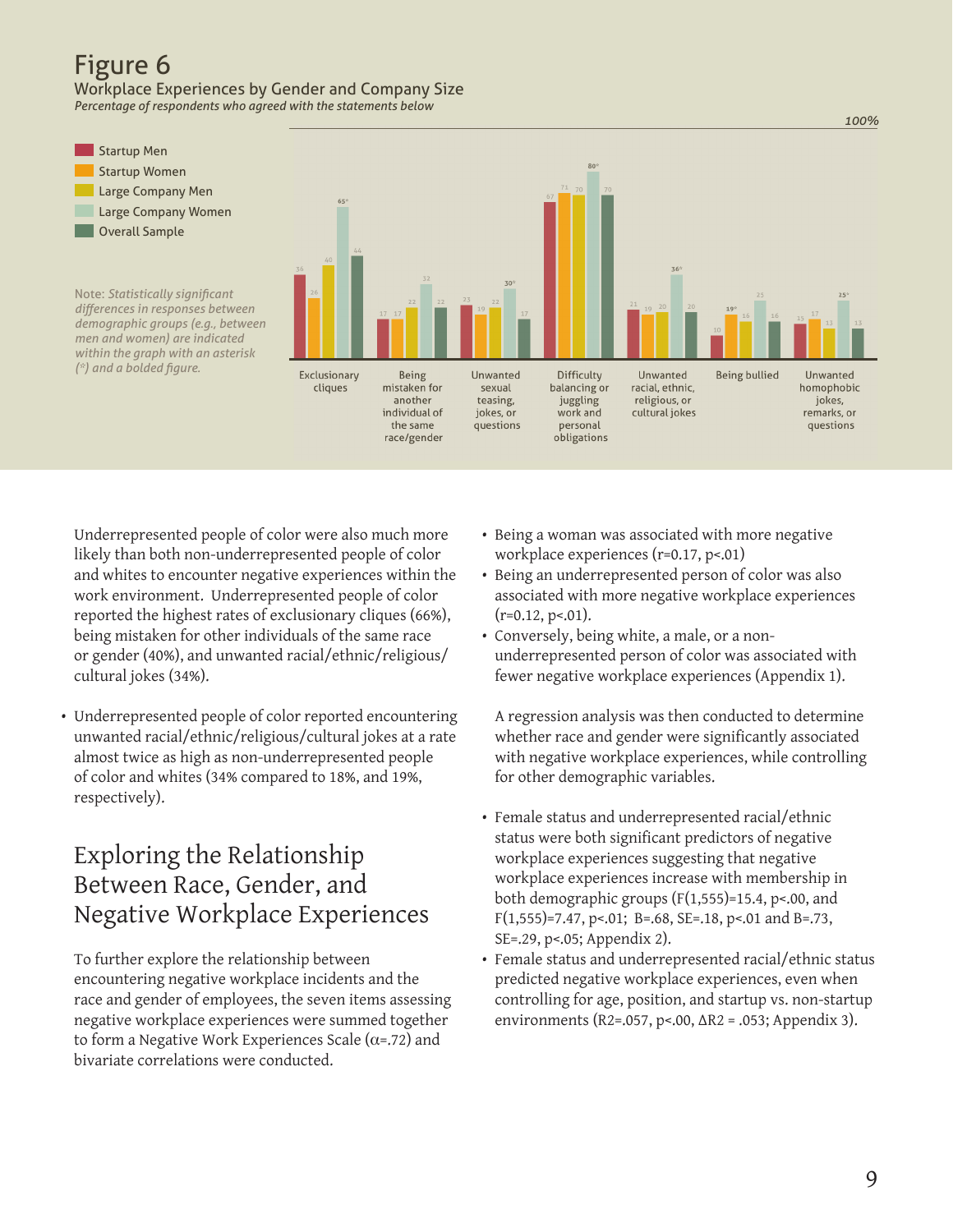## Figure 7

#### Job Satisfaction by Ethnicity and Gender

*Percentage of respondents who agreed with the statements below*



I have a career path

the opportunity I at my current have to develop my company skills and abilities

Overall, I am satisfied with my job

In the next year, it is likely that I will take steps to look for a new job

In the next year, it is likely that I will leave my current<br>company

*100%*

### Figure 8

Startup Men Startup Women

**Overall Sample** 

*(\*) and a bolded figure.*

Job Satisfaction by Gender and Company Type *Percentage of respondents who agreed with the statements below*

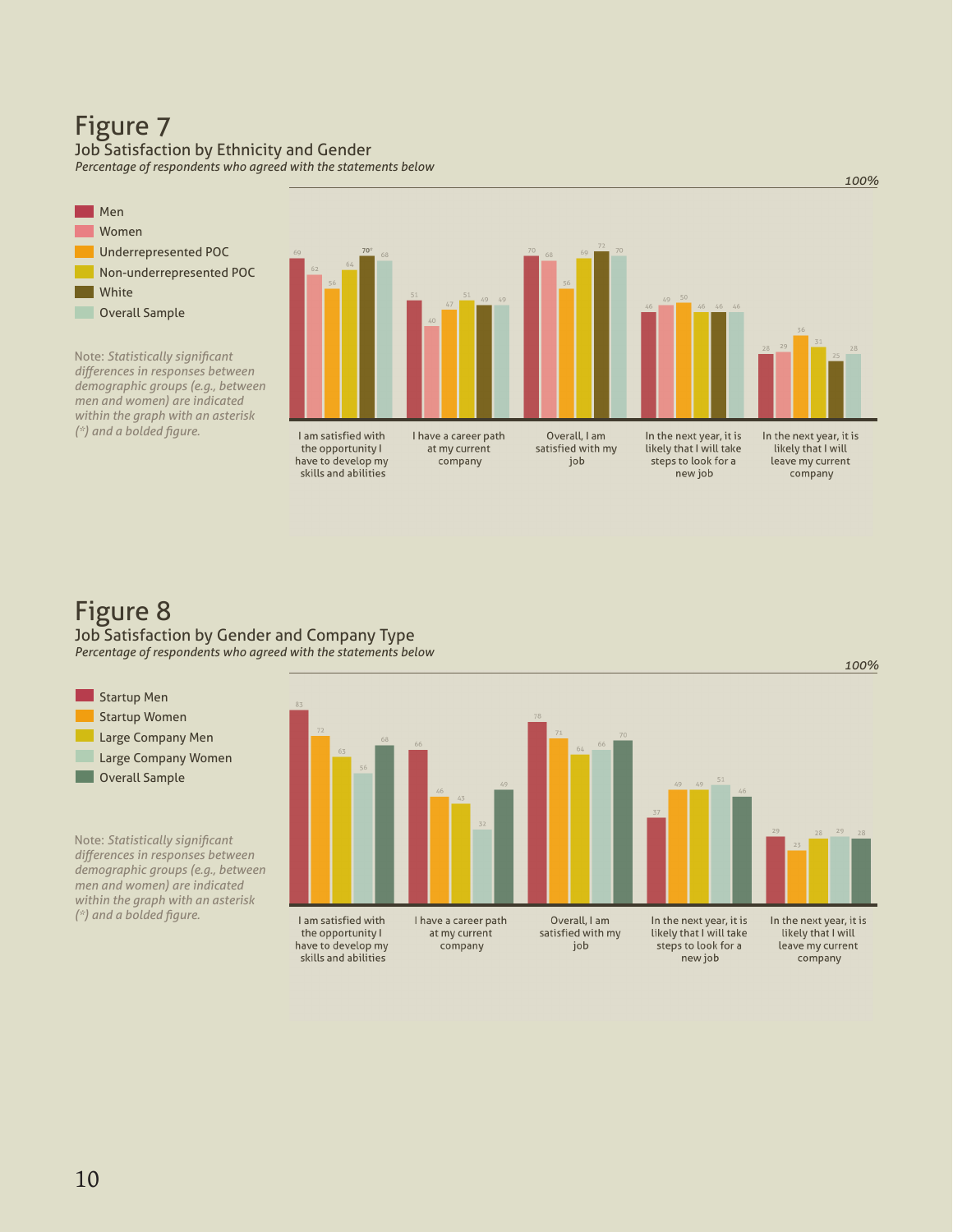# Overall Satisfaction with Current Job and Company

To begin to examine the cumulative impact of<br>individuals' workplace experiences, responde<br>were assessed on current levels of job satisfac<br>(e.g., "I am satisfied with my current job") and likeli individuals' workplace experiences, respondents were assessed on current levels of job satisfaction (e.g., "I am satisfied with my current job") and likelihood to leave the company (e.g., "In the next year, how likely is it that you will: Take steps to look for a new job?). Across the sample, 70% of respondents indicated overall satisfaction with their jobs. However, differences in job satisfaction were seen between demographic groups, where levels of satisfaction varied by race/ethnicity, gender (Figure 7).

- Women were least likely to indicate that they had a career path with their current company (40%, compared to 51% of males).
- • Underrepresented people of color were the least satisfied with their overall job (56%), least satisfied with the opportunities for growth and development within their company (56%), and most likely to leave the company in the upcoming year (36%).
- • By contrast, whites reported the greatest overall job satisfaction compared to other groups (72%), and the least likelyhood of leave their company (25%).

Differences in job satisfaction also occurred across types of companies (startup vs. large company) and between men and women in both large IT companies and small technology startups (Figure 8). Employees at startup companies had higher overall levels of satisfaction with their job and were less likely to seek new employment than employees at large IT companies. This is consistent with the data demonstrating that fewer negative workplace incidents were experienced in the startup environment (previous section). While overall satisfaction was higher among startup employees, gender disparities were still present.

- Men in startups had the highest overall job satisfaction of all groups (78%); Women in startups were less satisfied than men (71%), but more satisfied than their male and female peers at large companies (64% and 66%, respectively).
- Men in startups were far more likely than women in

startups to believe they had a career path with their company (66% compared to 46%); women in large companies were even less likely to indicate they had a career path (32%).

### Exploring the Relationship Between Negative Workplace Experiences and Job Satisfaction

The data revealing variation in job satisfaction (by race and gender) and variation in negative workplace experiences (by race and gender) suggests that relationships may exist between "underrepresented" group membership, encountering negative incidents in the work environment, and demographic differences in job satisfaction. To further explore these relationships, the five items assessing job satisfaction were summed together to form a Job Satisfaction scale ( $\alpha$ =.88; two items reverse-coded) and bivariate correlation and regression analyses were conducted.

- No significant relationships were observed between race, gender and job satisfaction, and female status and underrepresented racial/ethnic status were alone not significant predictors of job satisfaction (Appendix 4 and 5).
- • Negative workplace experiences, however, were significantly negatively related to job satisfaction, and negative workplace experiences significantly predicted overall job satisfaction (F(1,481)=46.67, p<.00, B=-.76, p<.00; Appendix 6).

Although race and gender were not direct predictors of job satisfaction, they were significant predictors of negative workplace experiences, which in turn significantly predicted a decrease in job satisfaction.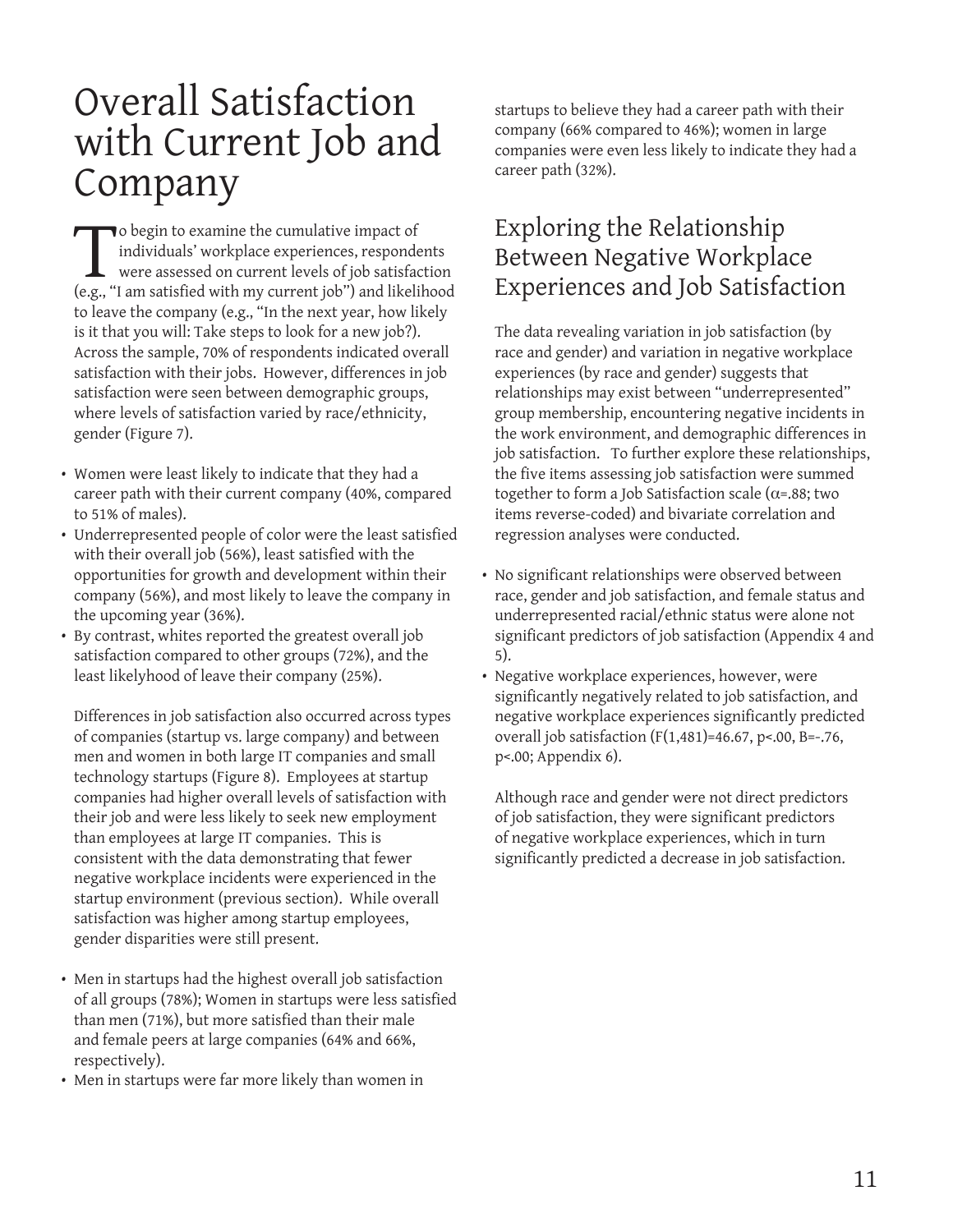# **Summary**

S<sub>impli</sub> everal important findings emerged from this study examining the experiences and perceptions of employees within the IT sector that have implications for understanding (and ultimately seeking to improve) the lack of women and underrepresented people of color within the sector.

- **1 Despite widespread underrepresentation of women and people of color within the sector, diversity is not regarded as a priority.** Members of the majority (whites, and males) were much more likely to overlook the importance of diversity, while underrepresented groups both valued diversity and were dissatisfied with the amount of time their company devoted to increasing diversity. The implications of these varied beliefs are important to note: majority group members were also much less likely to endorse company practices to increase diversity, and within their position as majority group members, have much more power to maintain the status quo, instead of strive for increased diversity.
- **2 Although IT firms often view themselves as meritocratic, day-to-day workplace experiences vary significantly by race and gender.** Across the work environment, women (specifically women in large company settings) and underrepresented people of color were much more likely than their counterparts to encounter exclusionary cliques, unwanted sexual teasing, bullying, and homophobic jokes. Female status and underrepresented racial/ethnic status were both significant predictors of negative workplace experiences, while being white, a male, or a non-underrepresented person of color was associated with a decrease in negative workplace experiences. This suggests that there are unique elements of the workplace and culture that are unwelcoming to diverse members and that create negative experiences for underrepresented individuals. These experiences result in an uneven and unequal playing field rather than a meritocracy.

**3 Workplace experiences directly impact job satisfaction and turnover.** Across all demographic groups, whites were the most satisfied with their job and least likely to leave their company, while underrepresented people of color were least satisfied with their job, least satisfied with development opportunities, and most likely to leave their company. Also, employees at startup companies had higher overall levels of satisfaction than employees at large IT companies. These data mimicked the pattern of relationships found between negative workplace experiences and race and gender, where whites and males encountered fewer negative experiences within the workplace. While a direct relationship between race, gender, and job satisfaction was not established, an increase in negative workplace experiences significantly predicted a decrease in overall job satisfaction. This suggests that not only will IT companies have difficulty attracting diverse talent due to small numbers in the pipeline, but that once diverse employees are recruited, they tend to have far more negative experiences within the work environment which directly impact satisfaction, performance, and retention within these workplaces.

These findings indicate numerous ways in which hidden biases operate within IT environments and can impact the opportunities, experiences, and outcomes of engineers and managers from diverse backgrounds. These findings also provide evidence to suggest that the problem of underrepresentation by race and gender is complex and requires multifaceted solutions.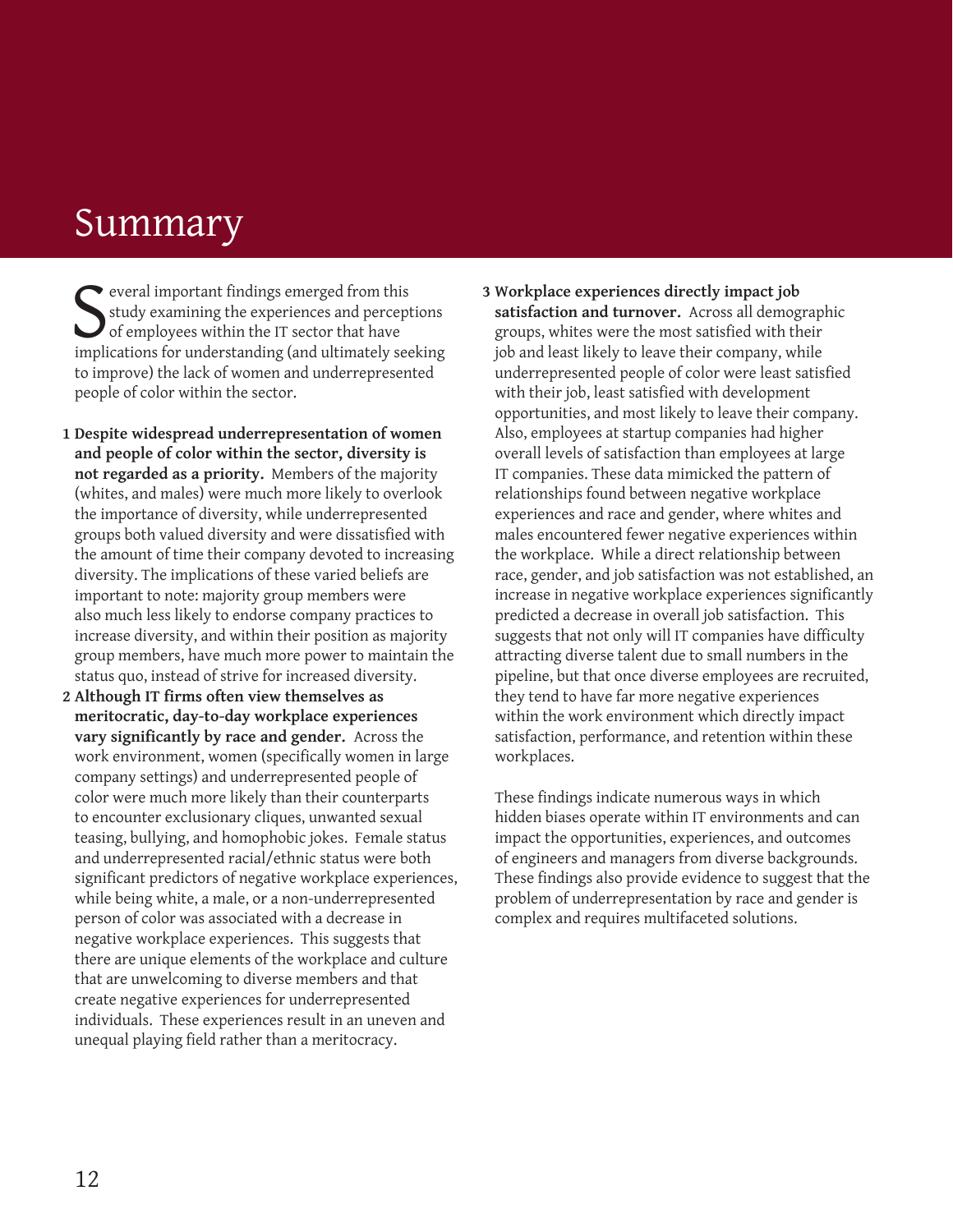# Recommendations

Sof of de and and the contract of the set of the set of the set of the set of the set of the set of the set of the set of the set of the set of the set of the set of the set of the set of the set of the set of the set of t everal recommendations to further address issues of diversity and underrepresentation of women and people of color within Information Technology

1 **Conduct research to both uncover hidden biases within the IT sector and examine the effectiveness of efforts taken by companies to increase diversity.** It's hard to change what you don't know. Companies must collect and analyze data – disaggregated by individual characteristics such as gender, race/ethnicity, and organizational characteristics such as position – to see how they are related to exclusionary experiences, job satisfaction/engagement, and retention. Organizations must use these data to continually inform and improve practices. Many companies currently hesitate to participate in research involving the analysis of employee demographics and experiences due to fears of lawsuits. The annual costs of disengagement and unwanted turnover are 10x greater than all the gender and race discrimination settlements.

2 **Address hidden biases and barriers within workplaces that disadvantage underrepresented groups.** Too many of the criteria for hiring and promoting talent are subjective, based on what is familiar and comfortable rather than being truly objective. Too few opportunities are taken to formulate and solidify a true approach to valuing and increasing diverse talent. A growing body of research confirms what neuroscience tells us: the human brain is wired to be biased. This can serve as the basis of a unifying approach—but only if individual employees, managers, and entire companies take steps to mitigate their biases. Companies need to ensure that their practices

don't inadvertently solidify hidden biases into hidden barriers and should engage in ongoing internal assessments of their practices, policies, and culture.

3 **Collaborate in meaningful ways with nonprofits, educational organizations, and corporations to develop a homegrown pool of diverse talent.** Investments in the education of a new generation of talent to support the rapidly expanding sector will have a dual impact on the future success of IT companies and the outcomes of diverse communities. Ideas for collaborations range from funding STEM programs to providing mentorship and internship opportunities for young scholars.

4 **Get the word out within your company, networks, and communities.** Subtle biases and exclusionary practices need to become safer topics of conversation. Companies must provide individuals ways to contribute to these conversations and spearhead efforts to improve practices. Colleagues need to find ways to create teams that inspire everyone to give their best efforts. Individuals at all levels within the tech community have the opportunity to contribute to this important conversation and improve both diversity and ultimately outcomes for tech companies.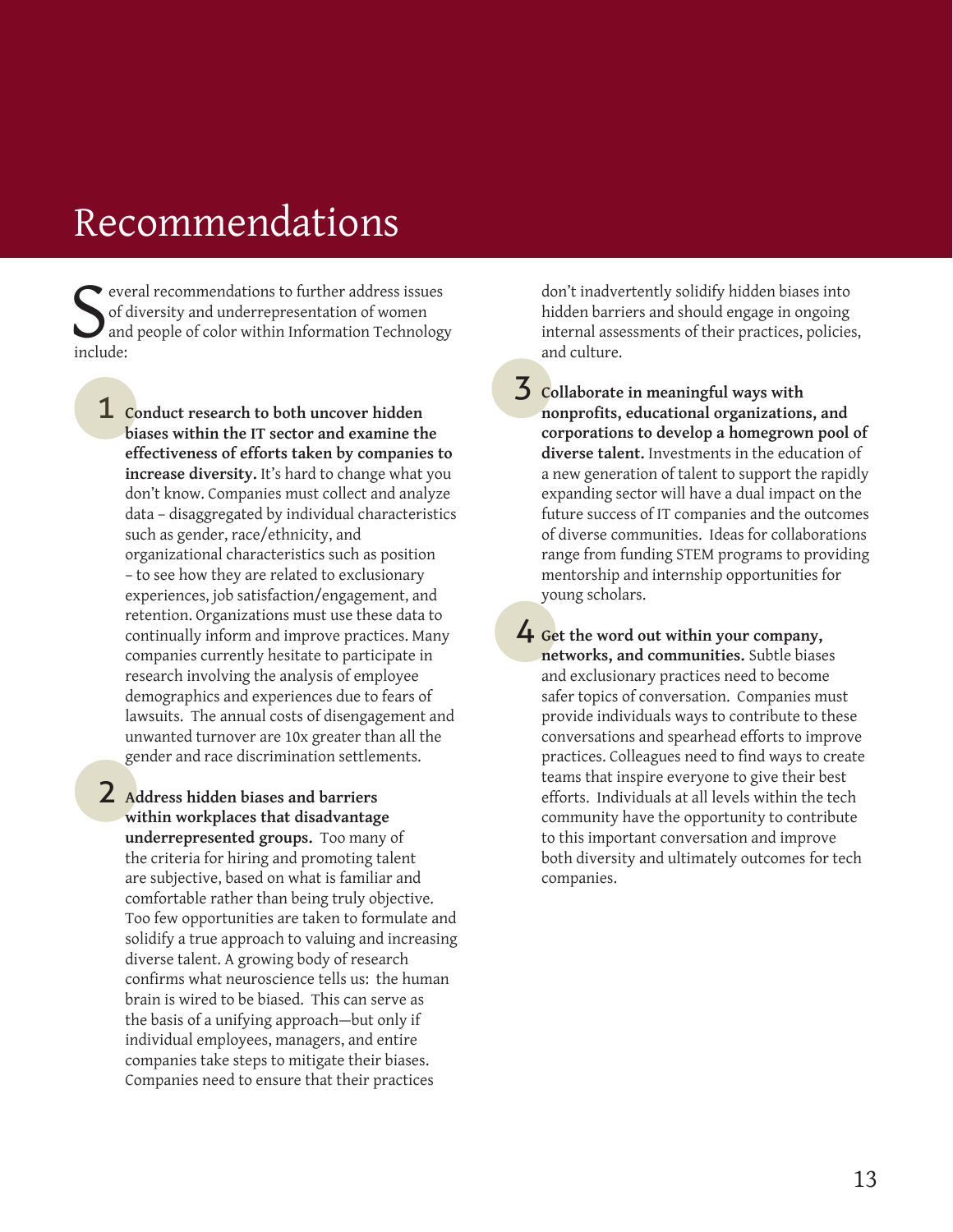# Limitations

While this study yielded numerous findings<br>with implications for improving opportured and outcomes for underrepresented grous<br>within the IT sector, there are several limitations with implications for improving opportunities and outcomes for underrepresented groups within the IT sector, there are several limitations which must be addressed. This study reports on the experiences/perceptions of a relatively small sample of employees within IT and limits the generalizability of these findings to the broader IT sector. Due to the lack of women and underrepresented people of color within the IT sector, this sample is also predominantly white and male, providing only a glimpse into the experiences of women and people of color across the sector. Thus, these data may or may not be representative of diverse IT employees across the country. In addition, the willingness of the nine self-selected companies to participate in the study, may indicate more of a company commitment to addressing diversity than companies who declined participation or were not recruited to participate. Differences in company commitment to diversity could impact company culture and employee perceptions and experiences, and may positively skew the results. Future analyses should assess company commitment to diversity as a separate control variable, in order to control for this factor when analyzing outcomes. Finally, while precautions were taken to prevent fraudulent responses on the anonymous internet survey and rigorous data cleaning was conducted to eliminate fraudulent responses, there is an inherent limitation in conducting internet surveys where you have less knowledge and control over the respondents and the survey taking process. In sum, this research provides compelling findings, but must be replicated with a larger and more diverse sample of engineers and managers across the IT sector. While it was difficult to obtain company participation, the limited data within this report suggests that it would benefit IT companies to participate in research, analyze company data, and conduct their own internal surveys to examine employees' experiences and perceptions of company culture and practices, in order to implement comprehensive solutions to remedy the

underrepresentation of women and people of color within their companies and within the sector.

# End Notes

- 1 This report focuses specifically on the information technology sector. Our working definition of "Information Technology" and the industries that comprise the sector is based upon the parameters described by the Organisation for Economic Co-operation and Development (OECD), which includes information and communication technology manufacturing, trade, and services. See link for full definition: **http://www.oecd. org/dataoecd/25/52/43281062.pdf**. This report utilizes the words information technology, information and communications technology, IT, and tech interchangeably to describe this sector and related industries.
- 2 DuBow, W. (2011). *NCWIT Scorecard: A report on the status of women in Information Technology*. Boulder: NCWIT; CNN Money Top 500 Companies **http://money.cnn.com/magazines/fortune/global500/2011/ countries/US.html**

3 U.S. Department of Labor, U.S. Bureau of Labor Statistics (BLS) (2009). *Employment Projections Program*

U.S. Department of Labor, **http://www.bls.gov/emp/ep\_table\_102.htm**; U.S. Bureau of Labor Statistics (2008). *Occupations with the Highest Median Annual Wages* **http://www.bls.gov/oco/oohinfo\_faq.htm#earn4**.

4 U.S. Department of Commerce (2011). *Women in STEM: A Gender Gap to Innovation* **http://www.esa.doc.gov/sites/default/files/reports/ documents/womeninstemagaptoinnovation8311.pdf** National Science Foundation (2010). *Science and Engineering Indicators: Higher Education in Science and Engineering* **http://www.nsf.gov/statistics/ seind10/c2/c2s3.htm** 

- 5 DuBow, W. (2011). *NCWIT Scorecard: A report on the status of women in Information Technology*. Boulder: NCWIT (Primary Source: U.S. Department of Labor, Bureau of Labor Statistics, annual averages, 2009).
- 6 Mercury News (2006). *Blacks, Latinos and Women Losing Ground at Silicon Valley Tech Companies*.
- 7 Johnston, K. (July 28, 2011). *In high-tech, another kind of job crunch*. The Boston Globe.

**http://www.boston.com/business/technology/articles/2011/07/28/ state\_business\_leaders\_aim\_to\_replenish\_pool\_of\_tech\_workers/** ManpowerGroup (2010). *Annual Talent Shortage Survey* **http://files.**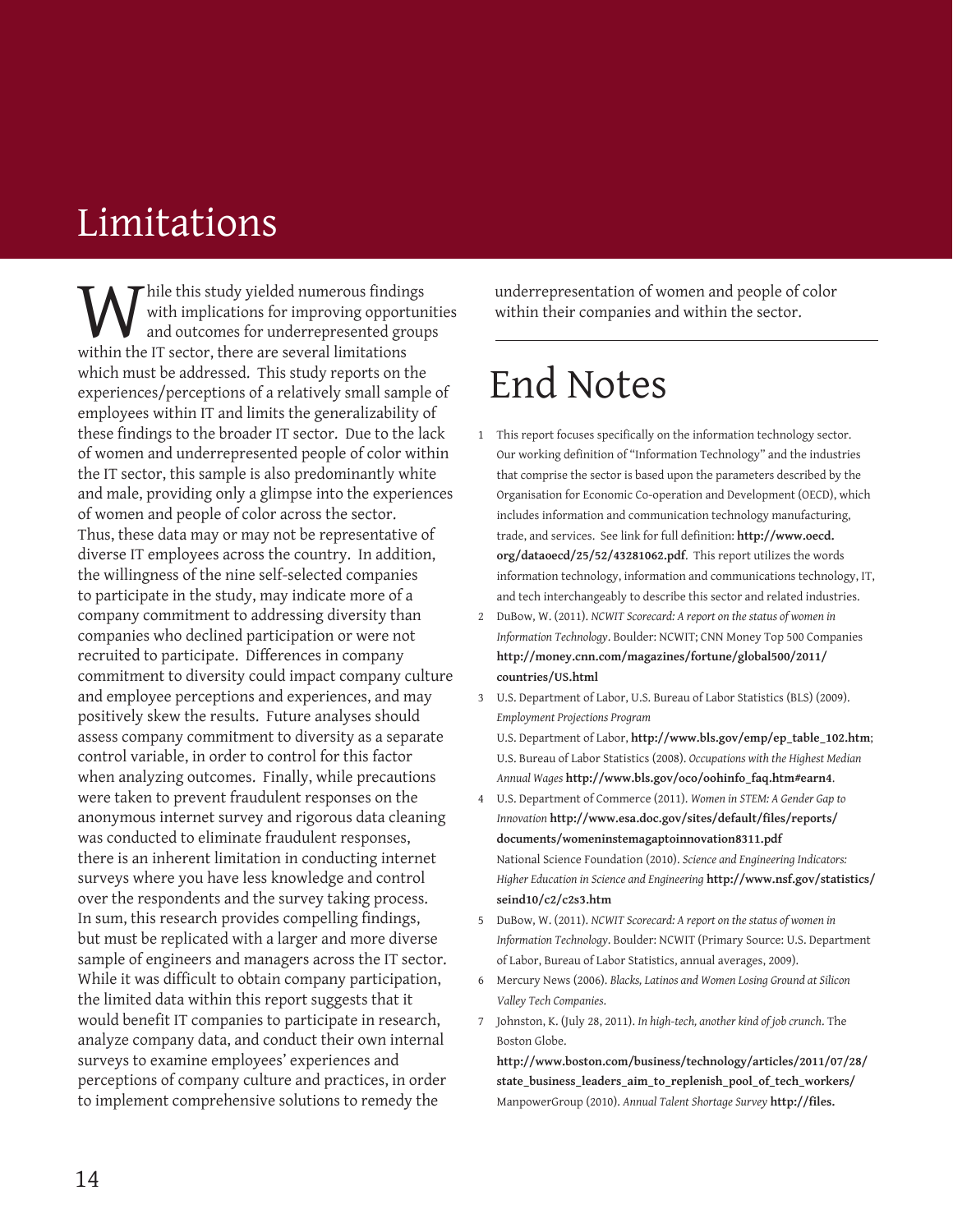**shareholder.com/downloads/MAN/1347742051x0x469531/7f71c882 c104-449b-9642-af56b66c1e6d/2011\_Talent\_Shortage\_Survey\_US.pdf** Startup Visas: More Startups! More Jobs! **http://startupvisa.com/**.

- 8 For the purposes of this report, we utilize the term "underrepresented people of color" to describe the racial/ethnic minority groups that are underrepresented within the IT sector (e.g., African-American, Latino, Native American) as compared to "non-underrepresented people of color" (e.g., Asian, East Indian). We differentiate between "underrepresented" and "non-underrepresented" people of color to explore distinct differences in experiences between groups of people of color who are racial minorities in the national context, but who are and are not underrepresented within their workplace context.
- 9 Mercury News (2006). *Blacks, Latinos and Women Losing Ground at Silicon Valley Tech Companies*. **http://www.siliconvalley.com/news/ci\_14383730** Wadhwa, V. 2010. *Addressing the Dearth of Female Entrepreneurs* **http:// www.businessinsider.com/female-entrepreneurs-are-different-in-agood-way-2010-2**
- 10 Change the Equation and the 'Educate to Innovate' Campaign **http:// www.whitehouse.gov/the-press-office/2010/09/16/president-obamaannounce-major-expansion-educate-innovate-campaign-impro**
- 11 Hidden bias is conceptualized as a mechanism by which unequal outcomes and opportunities by race and gender occur, through both unconscious and implicit biases at the individual level and biases in the form of practices and policies that appear impartial but produce unequal outcomes. The hidden bias framework draws upon a substantial body of research from neuroscience, psychology, sociology, law, and other fields that demonstrate unconscious influences on behavior and unintended outcomes of policies/practices. Hidden bias differs from discrimination in that discrimination involves the conscious action of excluding or restricting members of one group from opportunities based on demographic characteristics of race, class, gender, sexual orientation, disability status, among others. In legal discrimination cases, the discriminatory action must be proven.
- 12 Bertrand, M. and Mullainathan, S. 2004. *"Are Emily and Greg More Employable than Lakisha and Jamal? A Field Experiment on Labor Market Discrimination."* The American Economic Review, 94(4), 1-31.
- 13 Segrest Purkiss, S., Perrewe, P., Gillespie, T., Mayes, B., & Ferris, G. (2006). *Implicit sources of bias in employment interview judgments and decisions. Organizational Behavior and Human Decision Processes*, 101(2), 152-167.
- 14 Tilcsik, Andras (2011). *Pride and prejudice in hiring discrimination in the United States*. American Journal of Sociology, 117(2), xxx-xxx.
- 15 Castilla, E. (2008). *Gender, race, and meritocracy in organizational careers*. American Journal of Sociology, 113(6), 1479-1526.
- 16 Steele, C. M., & Aronson, J. (1995). *Stereotype threat and the intellectual test performance of African Americans*. Journal of Personality and Social Psychology, 69(5), 797-811

Walton, G. & Spencer, S. (2009). *Latent ability: Grades and test scores systematically underestimate the intellectual ability of negatively stereotyped students*. Psychological Science, 20(9), 1132-1139.

17 Level Playing Field Institute (2007). *The Corporate Leavers Survey: The Cost of Employee Turnover Solely Due to Unfairness in the Workplace*. **https://www.** **lpfi.org/sites/default/files/corporate-leavers-survey.pdf** CommonGood Careers & Level Playing Field Institute (2011). *The Voice of Nonprofit Talent: Perceptions of Diversity in the Workplace* **https://www.lpfi. org/sites/default/files/voice\_of\_nonprofit\_talent.pdf**.

- 18 Many companies expressed interest in the study, but for a variety of reasons declined participation. A frequently cited concern of many tech companies was that company-specific data could be used to initiate discrimination lawsuits against the company. It is important to note that LPFI took several precautions to protect employee and company data. Data were collected anonymously and data collected within this study examined workplace experiences that do not rise to the threshold of qualification for legal discrimination (but have been shown to impact employee retention and cost companies ten times as much as discrimination cases.
- 19 The topics and scripts for the machinima videos arose from LPFI's previous Corporate Leavers research project which examined experiences of diverse individuals who left their place of employment due to perceived unfairness. Common themes in the quantitative research findings and in focus groups comprised of large tech company human resource and diversity managers, and employee resource group representatives, were developed into scripts. The scripts were then circulated to a group of engineers and managers for accuracy, validity, and feedback before being finalized.
- 20 Negative Work Experiences Scale ( $\alpha$  =.72), 7 items, with sample items including, "In the past year, I have experienced… (1) exclusionary cliques, (2) being bullied, etc." All items are coded on a 2-point dichotomous scale, where 1=experienced, 0=did not experience. These items were developed from qualitative and quantitative data from the 2007 Corporate Leavers Survey. Job Satisfaction Scale ( $\alpha$  =.88), 5 items, with sample items including, "I am satisfied with the opportunity I have to develop my skills and abilities," and "In the next year it is likely that I will leave my company (R)." All items are coded on a 5-point Likert scale, with responses ranging from from extremely unsatisfied to extremely satisfied. Two items were reverse-coded.
- 21 To test for missing, incomplete, and erroneous data, the following procedures were completed: (a) 3 test questions were included in survey to assess if respondents watched videos and to flag individuals randomly marking responses, (b) established a "reasonable" estimate of time it takes to complete the survey, flagged all responses that fell short of allotted time, (c) conducted quality control checks on company names, ensuring names listed were legitimate companies and flagging all others. All potentially fraudulent data was removed, resulting in a clean sample of 645 participants.

*Note: Chi-square significance tests were conducted to determine whether responses differed significantly by subgroup. A Pearson's chi-square probability of <0.05 was used to determine statistically significant differences. Differences that were not statistically significant were still reported in order to shed light on important response patterns that may have otherwise been overlooked if solely focusing on statistical significance in reponses.*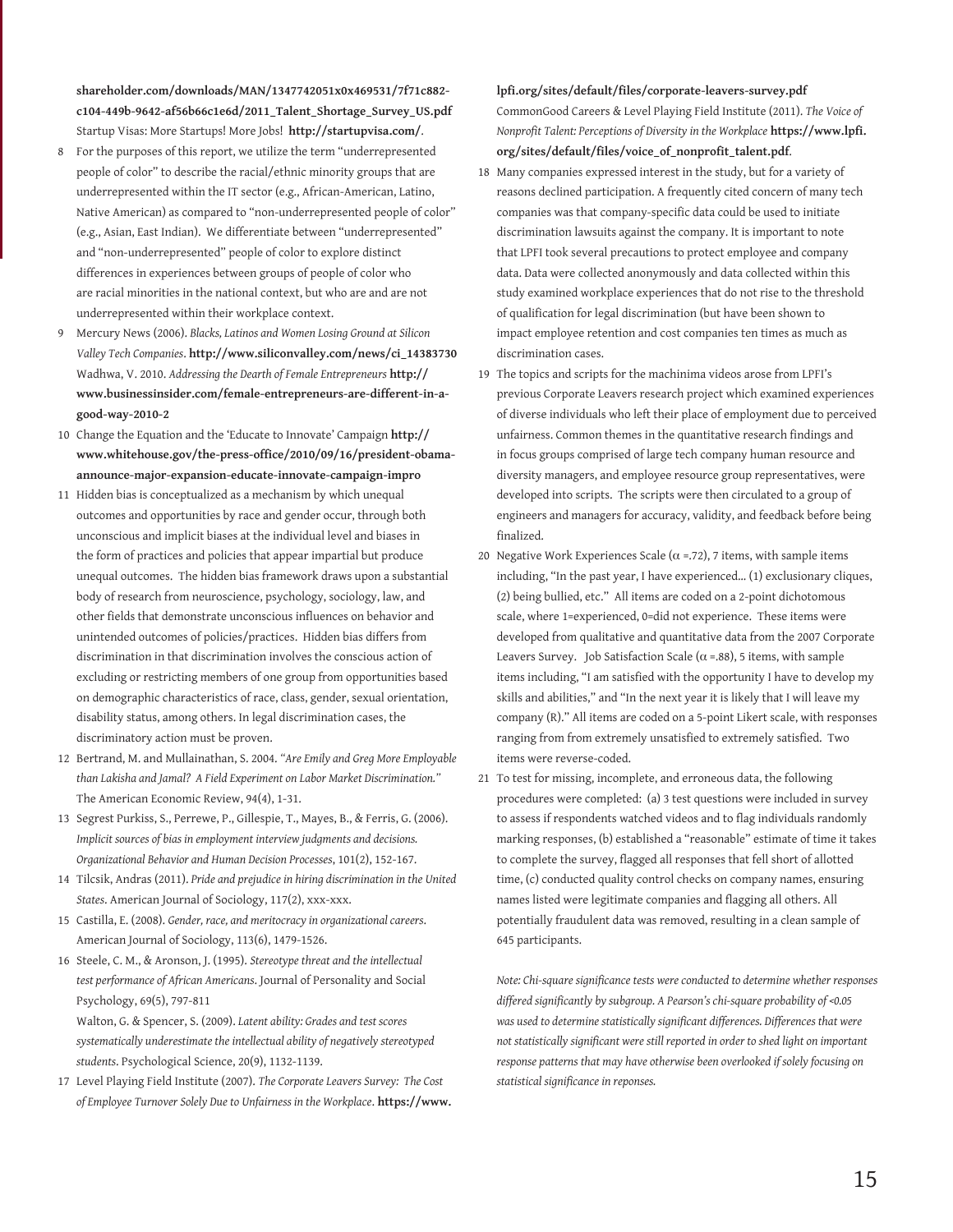# Technical Appendix

### Appendix 1.

Bivariate Correlation**s**: Race, Gender, and Negative Workplace Experiences

| <b>Variable</b>      | R         | Sig.             |
|----------------------|-----------|------------------|
| Male                 | $-0.18**$ | .00              |
| Female               | $0.17**$  | .00 <sub>1</sub> |
| Underrepresented     | $0.12**$  | .01              |
| Non-underrepresented | $-0.09*$  | .04              |
| White                | $-0.01$   | .89              |

 $*p < 0.05$ ,  $*p < 0.01$ 

Note: Gender and Race were re-coded from categorical variables into dummy variables.

### Appendix 2.

Regression Analysis: Race, Gender, and Negative Workplace Experiences

|     | SΕ  |        | $\mathbb{R}^2$ |
|-----|-----|--------|----------------|
|     |     |        |                |
|     |     |        | .038           |
| .68 | .18 | 3.80** |                |
| .73 | .29 | $2.5*$ |                |
|     |     |        |                |

 $*p < .05, **p < .01$ 

### Appendix 3.

Regression Analysis: Control + Race, Gender, and Negative Workplace Experiences

|                                       |      | Sig.    | $\mathbb{R}^2$ | $\Delta$ R <sup>2</sup> |
|---------------------------------------|------|---------|----------------|-------------------------|
| <b>Dependent Variable:</b>            |      |         |                |                         |
| <b>Negative Workplace Experiences</b> |      |         |                |                         |
| Model 1 (control)                     | 0.66 | .58     | .01            |                         |
| Model 2 (control + predictors)        | 5.25 | $.00**$ | .06            | .05                     |

*Model 1* = Age, Position, Startup *Model 2* = Age, Position, Startup, Female, Underrepresented POC  $*p < .05, **p < .01$ 

### Appendix 4.

Bivariate Correlation: Race, Gender, and Job Satisfaction

| <b>Variable</b>      | R       | Sig. |
|----------------------|---------|------|
| Male                 | .063    | .14  |
| Female               | $-.065$ | .13  |
| Underrepresented     | $-.044$ | .31  |
| Non-underrepresented | $-.036$ | .41  |
| White                | .063    | .14  |

 $*p < .05, **p < .01$ Note: Gender and Race were re-coded from categorical variables into dummy variables.

#### Appendix 5. Race, Gender, and Job Satisfaction

|                            | В      | SE  |             | $\mathbb{R}^2$ |
|----------------------------|--------|-----|-------------|----------------|
| <b>Dependent Variable:</b> |        |     |             |                |
| Job Satisfaction           |        |     |             | .006           |
| Female                     | $-.75$ | .80 | $-0.94$     |                |
| Underrepresented POC       | - 68   |     | $46 - 1.48$ |                |

 $*p < .05, **p < .01$ 

## Appendix 6.

Negative Workplace Experiences and Job Satisfaction

|                               | В      | <b>SE</b>   | $R^2$ |
|-------------------------------|--------|-------------|-------|
| <b>Dependent Variable:</b>    |        |             |       |
| Job Satisfaction              |        |             | .09   |
| Negative Workplace Experience | $-.76$ | $.11 - 6.8$ |       |
| *p < .05, **p < .01           |        |             |       |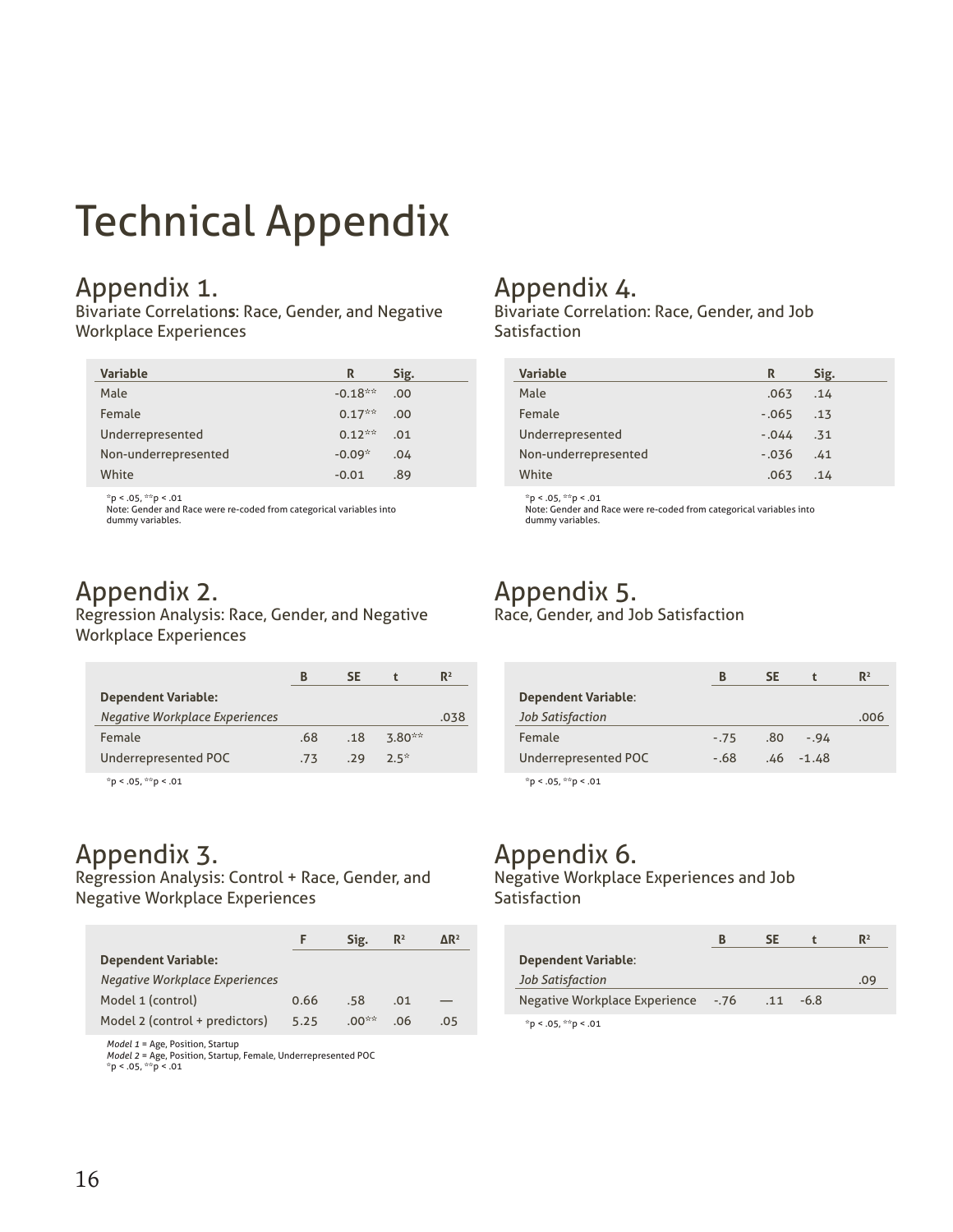# About the Level Playing Field Institute

Level Playing Field Institute is a San Francisco-based nonprofit that promotes innovative approaches to fairness in education and the workplace by removing barriers to full participation. LPFI runs three programs to work towards this vision. Their Summer Math and Science Honors (SMASH) Academy provides rigorous STEM curriculum and college preparation for high potential students of color in under-resourced schools through a residential college program at UC Berkeley and Stanford. They also operate a college scholarship and mentorship program and conduct research in K-12, postsecondary, and workplace contexts to understand and mitigate hidden biases and barriers for underrepresented groups.